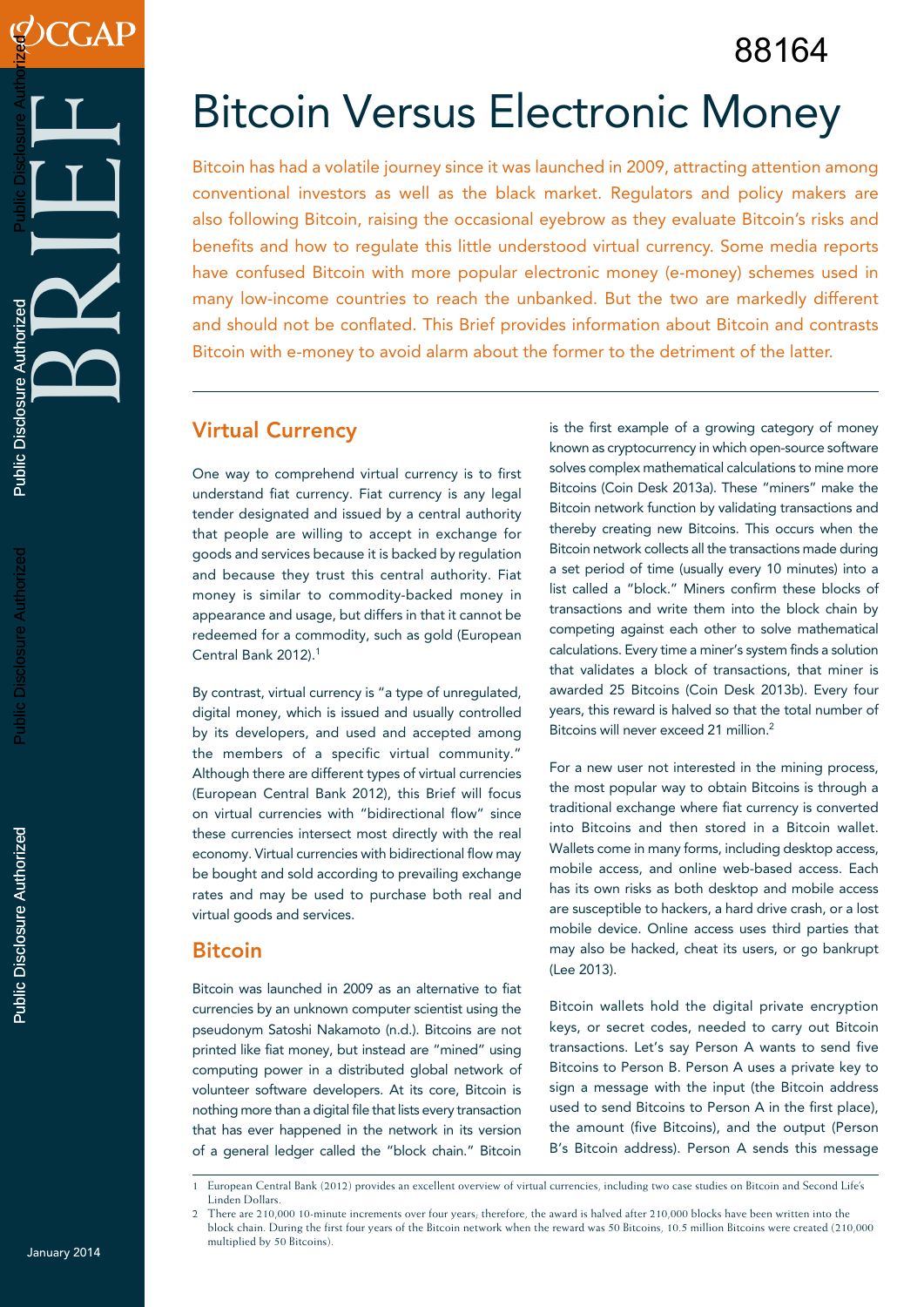from Person's A Bitcoin wallet into the wider Bitcoin network from where miners verify the transaction once it becomes part of a block by solving a mathematical calculation (CoinDesk 2013c). The mathematical component of the system is important to prevent fraud by ensuring that a person cannot use the same Bitcoin for multiple transactions.

Bitcoin differs from fiat currency in the following key ways:

- 1. It is decentralized. Bitcoin is based on a decentralized, peer-to-peer network that does not have a central clearing house or any other intermediary. No single institution controls the Bitcoin network like a central bank does with fiat currency. Every machine that mines Bitcoins and processes transactions makes up a part of the network.
- 2. It is not inflationary. Unlike fiat currency, which can be printed to create more supply, Bitcoin was designed to have a maximum number of coins. Only 21 million will ever be created according to a predetermined algorithm. There are about 12 million Bitcoins currently in existence (Lee 2013). This represents 57 percent of all the Bitcoins that will ever be created, and by 2017, 75 percent will have been created. The last Bitcoin will be mined in 2140 (Hern 2013).
- 3. It is anonymous, sort of. Users can hold multiple public Bitcoin addresses, but they are not linked to names, physical addresses, or other identifying information. However, as discussed below, recent regulation of exchanges has made it more difficult to retain the anonymous aspect of Bitcoin. Researchers have also found ways to track transactions of public

addresses, but it is still difficult to link a public address to a person's identity.

- 4. It is transparent. Although Bitcoin transactions are somewhat anonymous, they are also transparent. Bitcoins are really only records of Bitcoin transactions between different addresses making up the block chain. Everyone on the network can see how many Bitcoins are stored at each public Bitcoin address, but they cannot easily identify to whom the address belongs.
- 5. It is irrevocable. There is no way to chargeback a Bitcoin transaction unless the recipient actually sends the coins back to the sender.

### Bitcoin versus E-Money

E-money is commonly defined as value (*i*) stored electronically, (*ii*) issued on receipt of funds of an amount not less in value than the monetary value issued, and (*iii*) accepted as a means of payment by parties other than the issuer.<sup>3</sup> In e-money schemes, the link between e-money and fiat currency against which it is issued remains intact, as funds are expressed in units of that currency (U.S. dollar [USD], Euro [EUR], Kenyan shilling [KES], etc.). In virtual currency schemes, by contrast, the unit of account has no physical fiat currency counterpart (European Central Bank 2012). See Table 1 for more information.

Aside from being digital in format, there are few similarities between Bitcoin and e-money. E-money, like many other digital forms of fiat currency, such as credit and debit cards, PayPal, and wire transfers, is simply one mechanism by which to interact with

|                                             | <b>E-Money</b>                                                                                                                                                                            | <b>Bitcoin</b>                 |
|---------------------------------------------|-------------------------------------------------------------------------------------------------------------------------------------------------------------------------------------------|--------------------------------|
| Format                                      | Digital                                                                                                                                                                                   | Digital                        |
| Unit of account                             | Fiat currencies (USD, EUR, KES)                                                                                                                                                           | Bitcoins (BTC)                 |
| Customer identification                     | <b>Financial Action Task Force</b><br>(FATF) standards apply for<br>customer identification (though<br>such standards permit simplified<br>measures for lower risk financial<br>products) | Anonymous                      |
| Means of production                         | Digitally issued against fiat<br>currency of central authority                                                                                                                            | Mined/mathematically generated |
| <b>Issuer</b>                               | Legally established e-money<br>issuer (which may be a financial<br>institution)                                                                                                           | Community of people/miners     |
| $\sigma$ at the $\sigma$ , in the $(20.40)$ |                                                                                                                                                                                           |                                |

#### Table 1. Comparison between e-money and Bitcoin

Source: Adapted from European Central Bank (2012).

3 The European Commission Electronic Money Directive (2009/110/EC). http://ec.europa.eu/internal\_market/payments/emoney/text/index\_en.htm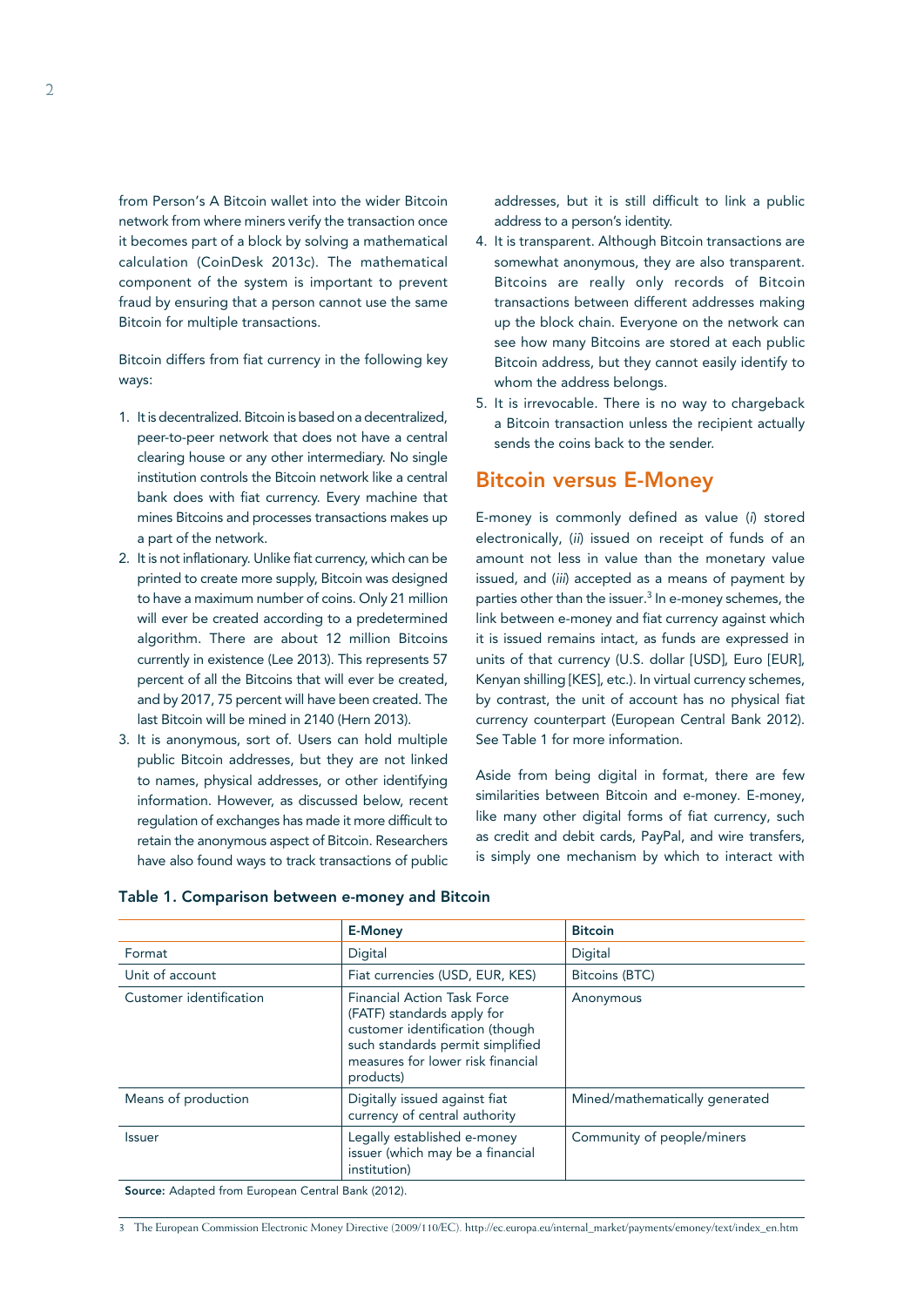that fiat currency. To mitigate against systemic and consumer protection risks, the cash against which e-money is issued typically must be deposited with fully prudentially regulated financial institutions (Tarazi and Breloff 2010). In contrast to Bitcoin, e-money is not a separate currency and is overseen by the same central authority as the underlying national currency. Confusion between the two may have arisen recently from a news story that inaccurately associated Bitcoin with M-PESA, the mobile payments service used by over 11 million customers in Kenya popular for its potential to provide financial services to the financially excluded.<sup>4</sup>

### Risks

The abstract nature of Bitcoin poses a challenge to regulators. Like any form of monetary value, including cash, e-money, and credit cards, Bitcoin can be used for both legitimate and illicit purposes. The question is whether Bitcoin makes it easier for criminals to funnel money for illicit purposes, and how regulators should respond to these perceived or real risks.

Much of this discussion came to a head with the recent crackdown of Silk Road, an underground market launched in January 2011 that accepted Bitcoins exclusively for the purchase of illicit goods and services. With the double layer of anonymity created by Bitcoin and the Tor browsing system used by Silk Road, money on the Silk Road site was almost untraceable. Nevertheless, the U.S. Federal Bureau of Investigation was able to finally track down the founder of Silk Road in October 2013 (Time 2013). By the time it was shut down, Silk Road had processed sales totaling more than 9.5 million Bitcoins, worth about \$1.2 billion.<sup>5</sup>

Regulators in the United States have begun to take notice of the increasing use of Bitcoin. The Financial Crimes Enforcement Network (FinCEN), the Financial Intelligence Unit within the U.S. Treasury Department that focuses on all anti-money laundering (AML) and combatting the financing of terrorism (CFT) regulation, issued guidance in March 2013 defining the circumstances under which virtual currency users could be categorized as a money transmitting business (MTBs) (FinCEN 2013). Since MTBs must enforce AML

controls, this was an important step in addressing the risks presented by the anonymity of virtual currencies.

Silk Road aside, the biggest current risk of Bitcoin is uncertainty surrounding its future, which depends largely on the number of active users and accepting merchants. Since Bitcoins cannot currently be used to purchase many things directly,<sup>6</sup> most users and merchants will convert them back into a fiat currency of choice. Conversion from fiat currency to Bitcoin and back again most regularly happens using an exchange. If exchanges begin to be more systematically regulated, as they are in the United States, then their use can be more closely monitored and controlled (Hoskinson 2013). Bitcoin users, however, can transact, buy, and sell outside of these exchanges, so not everyone will be monitored. The global nature of the Bitcoin network also needs to be considered. Many developing countries lack the regulatory framework or the capacity to track this new type of financial innovation. The largest Bitcoin exchange, for example, is now located in China.<sup>7</sup> However, China's central bank recently barred financial institutions from handling Bitcoin transactions (Bloomberg News 2013).

The fluctuation of Bitcoin's value also adds to its risk. Bitcoin is not pegged to any real-world currency. Its value is determined by supply and demand and trust in the system. Following the closure of the underground market Silk Road in October 2013, the value of Bitcoin dropped from \$139 to \$109 in less than three hours and bottomed out at \$99 (Mattise 2013). This has led to Bitcoin being used more as a speculative investment tool than a currency or payment system. While there are now estimated to be 93,000 transactions per day, the majority of Bitcoins (around 55 percent) are not in circulation (Schrade 2013). Bitcoins are also not immune to fraud. As of November 2013, approximately 800,000 Bitcoins have been stolen (Schrade 2013). Since all Bitcoin transactions are irrevocable, there is no recourse for users who suspect they are or have been the victim of fraud. One can argue that consumers now have a choice: either pay higher fees for services that offer chargeback services in the case of fraud or pay lower fees for services with little to no recourse.

<sup>4</sup> The article claimed that Kipochi (a Kenya-based Bitcoin wallet accessible via mobile phones) launched a product that allowed people in Africa to send and receive Bitcoins. Several statements in the article were misleading. It referred to Kipochi as being able to "convert [Bitcoins] to and from the Kenya currency M-PESA" (Spaven 2013). M-PESA is not a Kenyan currency, but simply a service that allows users to send e-money through an e-money account accessed through the mobile phone. M-PESA is not affiliated with Bitcoin, and there is no integration of the systems. Safaricom does not permit the sale and purchase of Bitcoins using M-PESA.

<sup>5</sup> Interestingly, a Silk Road 2.0 website emerged just a month after the shutdown of the original website (Eha 2013).

<sup>6</sup> One estimate is that fewer than 1,500 merchants accept Bitcoin globally (Schrade 2013).

<sup>7</sup> Hearing "Beyond Silk Road—Potential Threats, Risks, and Promises of Virtual Currency" on 18 November 2013 (statement of Jeremy Allaire), testimony before the Senate Homeland Security and Governmental Affairs Committee, http://www.hsgac.senate.gov/hearings/ beyond-silk-road-potential-risks-threats-and-promises-of-virtual-currencies.